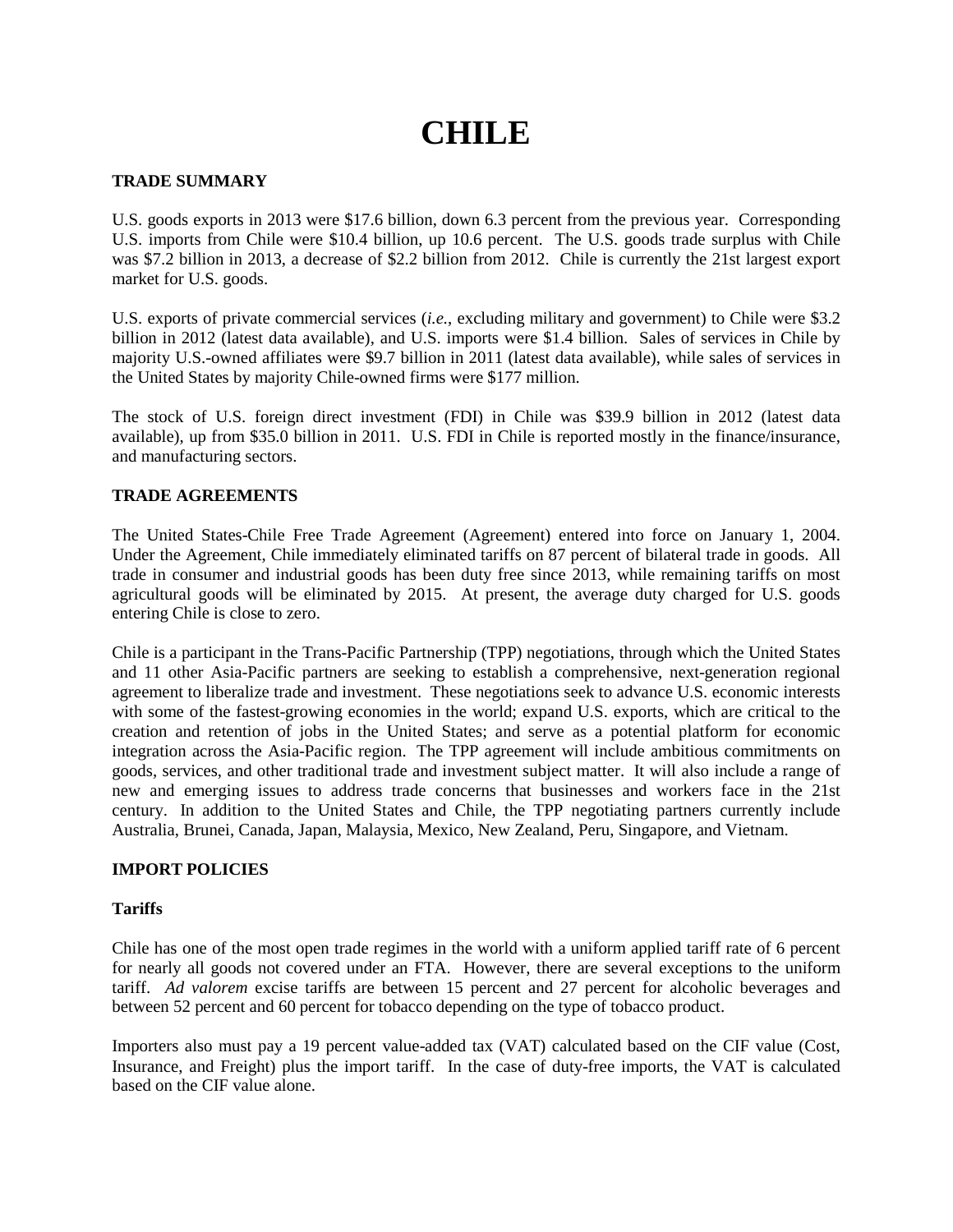#### **Import Controls**

There are virtually no restrictions on the types or amounts of goods that can be imported into Chile, nor any requirements to use the official foreign exchange market. However, Chilean customs authorities must approve and issue a license for all imports valued at more than \$3,000. After customs authorities issue the license, the goods must generally be imported within 30 days. Commercial banks may authorize imports of less than \$3,000. Importers and exporters must also report their import and export transactions to the Central Bank. Commercial banks may sell foreign currency to any importer to cover the price of imported goods and related expenses as well as to pay interest and other financing expenses that are authorized in the import report. The licensing requirements appear to be primarily used for statistical purposes; legislation requires that most import licenses be granted as a routine procedure. More rigorous licensing procedures apply for certain products such as pharmaceuticals and weapons.

Chile prohibits the importation of used vehicles (with some exceptions for Chileans returning to Chile after more than one year abroad and for specialized vehicles such as armored cars and ambulances), used motorcycles, and used retreaded tires (with the exception of wheel-mounted tires). Some used items originating from a country that does not have an FTA with Chile are subject to an additional importation charge of 3 percent over the CIF value. Depending on the product, this additional charge can be eliminated or reduced if the used item is imported from a third country that has an FTA with Chile.

#### **Nontariff Barriers**

Chile maintains a complex price band system for sugar (mixtures containing more than 65 percent sugar or sugar substitute content are subject to the sugar price band), wheat, and wheat flour that, under the FTA, will be phased out by 2015 for imports from the United States. The price band system was created in 1985 and is intended to guarantee a minimum and maximum import price for the covered commodities. When certain CIF prices (as calculated by Chilean authorities) fall below the set minimum price, a special tax is added to the tariff rate to raise the price to the minimum price. Since 2008, the minimum price has been adjusted downward by 2 percent per year on U.S. imports. In recent years, the price band system has not had a strong impact on U.S. exports because the world prices of the agricultural products governed by the price band system have consistently fallen in between the permitted minimum and maximum import prices. In 2014, Chile's President will evaluate whether to continue the price band system for other trading partners.

Companies are required to contract the services of a customs agent when importing or exporting goods valued at over \$1,000 free on board (FOB). The customs agent is the link between the exporter or importer and the National Customs Service. The agent is responsible for facilitating foreign trade operations and acting as the official representative of the exporter or importer in the country. Customs agents' fees are not standardized. A list of customs agents and information about their responsibilities is available on the National Customs Service's website. Companies established in any of the Chilean dutyfree zones are exempt from the obligation to use a customs agent when importing or exporting goods. Individuals who import non-commercial goods valued at less than \$500 are not required to use a customs agent.

# **EXPORT POLICIES**

Chile currently provides a simplified duty drawback program for nontraditional exports. The program reimburses a firm up to 3 percent of the value of the exported good if 50 percent of that good consists of imported raw materials. Exported goods produced with imported capital equipment must have a minimum CIF value of \$3,813 in order to be eligible for duty drawback. The net value of the invoice is used if the capital equipment in question is also manufactured domestically. Another export promotion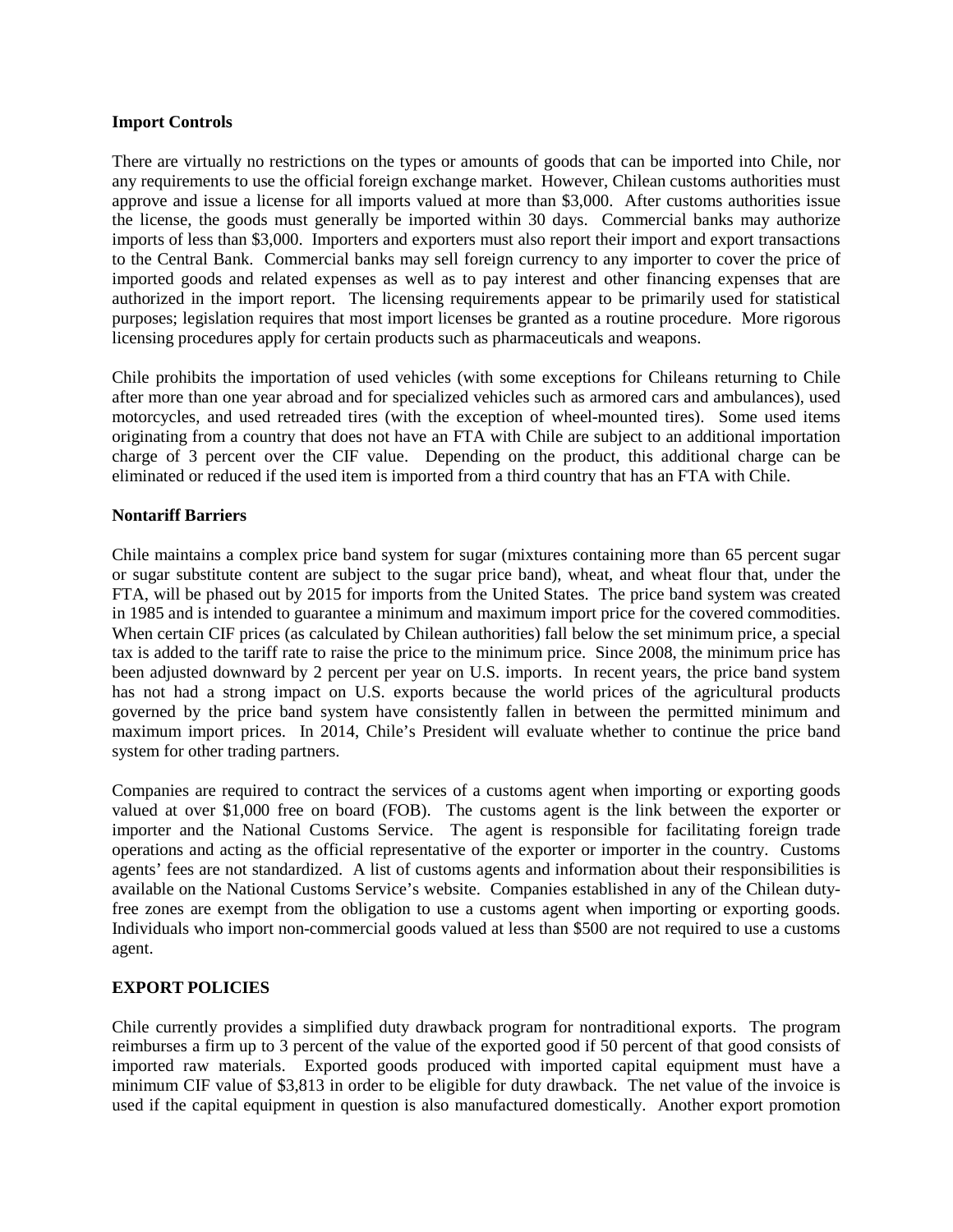measure allows all exporters to defer import duties for up to seven years on imported capital equipment or receive an equivalent government subsidy for domestically produced capital goods.

In accordance with its FTA commitments, Chile is eliminating, over a transition period, the use of duty drawback and duty deferral for imports that are incorporated into any goods exported to the United States. Beginning in 2012, the amount of drawback allowed is reduced by 25 percent of the original value each year until it reaches zero in 2015.

Under Chile's separate VAT reimbursement policy, exporters have the right to recoup the VAT they have paid when purchasing goods and using services intended for export activities. Any company that invests in a project in which production will be for export is eligible for VAT reimbursement. Exporters of services can only benefit from the VAT reimbursement policy when the services are rendered to people or companies with no Chilean residency. Also, the service must qualify as an export through a resolution issued by the Chilean customs authority.

#### **GOVERNMENT PROCUREMENT**

The FTA requires procuring entities subject to the Agreement to use fair and transparent procurement procedures, including advance notice of purchases and timely and effective bid review procedures for procurement covered by the Agreement. The FTA also contains nondiscrimination provisions that require Chilean entities covered by the FTA to allow U.S. suppliers to participate on the same basis as Chilean suppliers in covered procurements. Most Chilean central government entities, 13 regional governments, 10 ports, state-owned airports, and 341 municipalities are covered by the FTA and must comply with the government procurement obligations.

Chile is not a signatory to the WTO Agreement on Government Procurement, but it is an observer to the Committee on Government Procurement.

# **INTELLECTUAL PROPERTY RIGHTS PROTECTION**

Chile was listed on the Priority Watch List in the 2013 Special 301 Report. The report notes the United States' serious concerns regarding outstanding intellectual property rights (IPR) issues under the FTA. The United States has urged Chile to create a system to expeditiously address patent issues in connection with applications to market pharmaceutical products and to provide adequate protection against unfair commercial use as well as unauthorized disclosure of undisclosed test or other data generated to obtain marketing approvals for pharmaceutical products. The United States has also urged Chile to implement protections against the circumvention of technological protection measures, to amend its Internet service provider liability regime to permit effective action against any act of infringement of copyright and related rights, to implement protections for encrypted program-carrying satellite and cable signals, and to ensure that effective administrative and judicial procedures and deterrent remedies are made available to rights holders. Additionally, the United States has urged Chile to approve legislation to implement the International Convention for the Protection of New Varieties of Plants (1991) (UPOV '91).

In 2014, the United States will continue to work with Chile to address these concerns.

#### **SERVICES BARRIERS**

#### **Telecommunications Services**

Chile maintains high mobile termination rates: (the wholesale per-minute rate paid by an originating mobile provider to the terminating mobile provider when a call is placed from subscribers from one